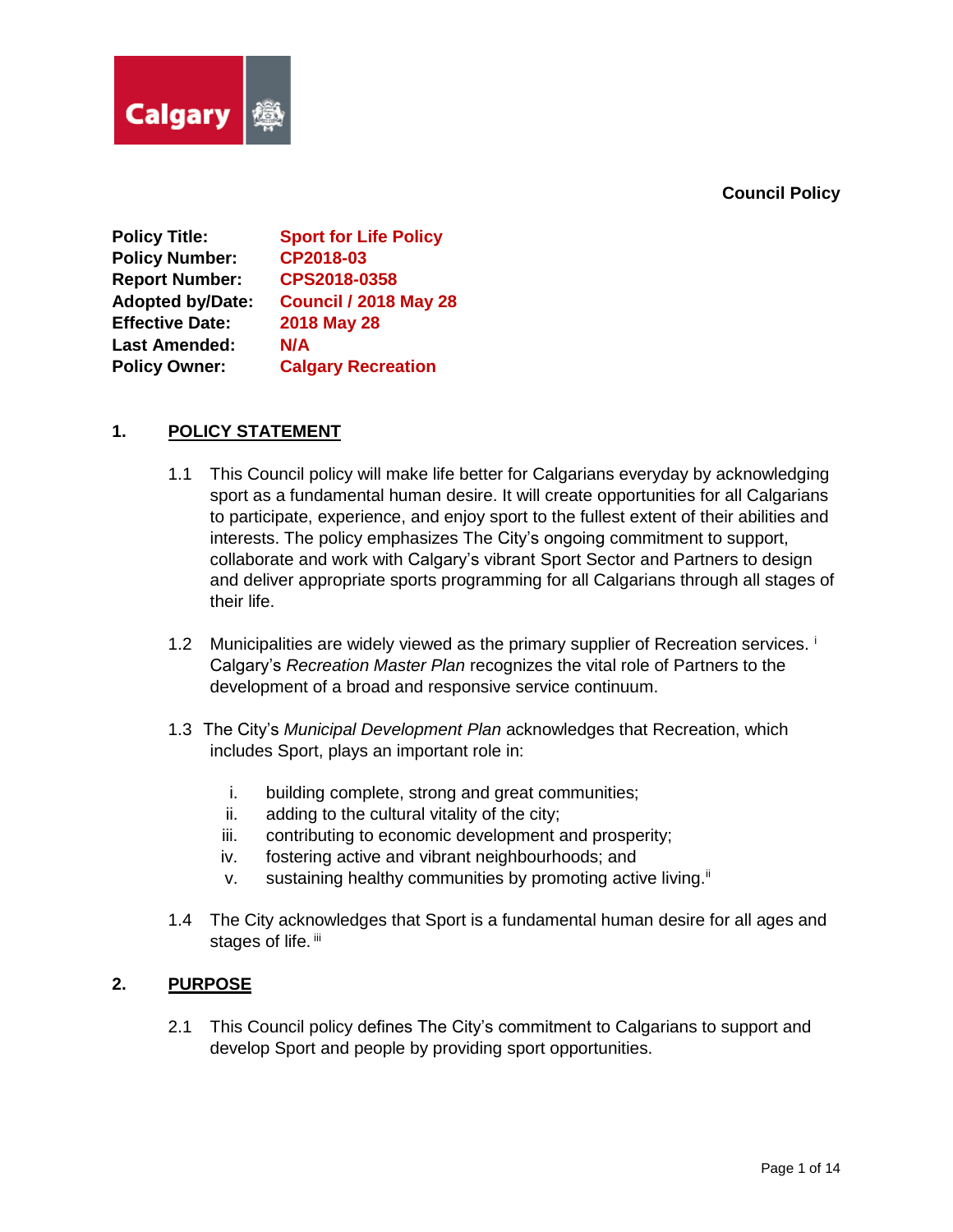

2.2 This Council policy defines how The City will work with Partners to support a coordinated approach to advancing Sport in Calgary.

# **3. DEFINITIONS**

- 3.1 "Active for Life" refers to participants who have a desire to be physically active.<sup>iv</sup>
- 3.2 "Active Start" means learning FUNdamental movements and linking them together in play.  $iv$
- 3.3 "Accessible" means factors align with the ability for individuals to participate in Sport. This is achieved through the removal of barriers impeding access, which may include social, financial, geographic and physical barriers. The result of accessibility is everyone is able to participate in all aspects of society.
- 3.4 "Agreement" means a negotiated and legally binding arrangement between The City and one or more Partner, as to a course of action.
- 3.5 "Allocation" refers to effectively managing participant demand by maximizing use of facilities supported by efficient access to bookings data, scheduling processes, a reliable tracking system and accurate facility utilization data.
- 3.6 "Awareness" promotes an understanding of opportunities for participants to get involved in Sport and physical activity. It highlights opportunities for persons of all abilities to participate in sport, become athletes, and go as far as their ability and motivation will take them.<sup>iv</sup>
- 3.7 "Barriers" refers to environmental, structural, systemic, social and personal realities that prevent Participation in Sport, or make such participation difficult to achieve (e.g., building design, transportation, attitudes, etc.). Barriers may be socio-economic (e.g., poverty, poor health) or may be characteristics of the sport system that prevent or limit the sport participation (e.g., lack of awareness programs, lack of specialized coaching or adapted equipment, etc.).<sup>v</sup>
- 3.8 "Competitive Sport" means Calgarians have the opportunity to systematically improve and measure their performance against others in competition in a safe and ethical manner. vi
- 3.9 "Equity" means people receive tailored treatment according to their respective needs and social conditions. It requires recognition that different barriers, often systemic, exist for diverse individuals or groups. The result of equity is all people have the opportunity to benefit equally.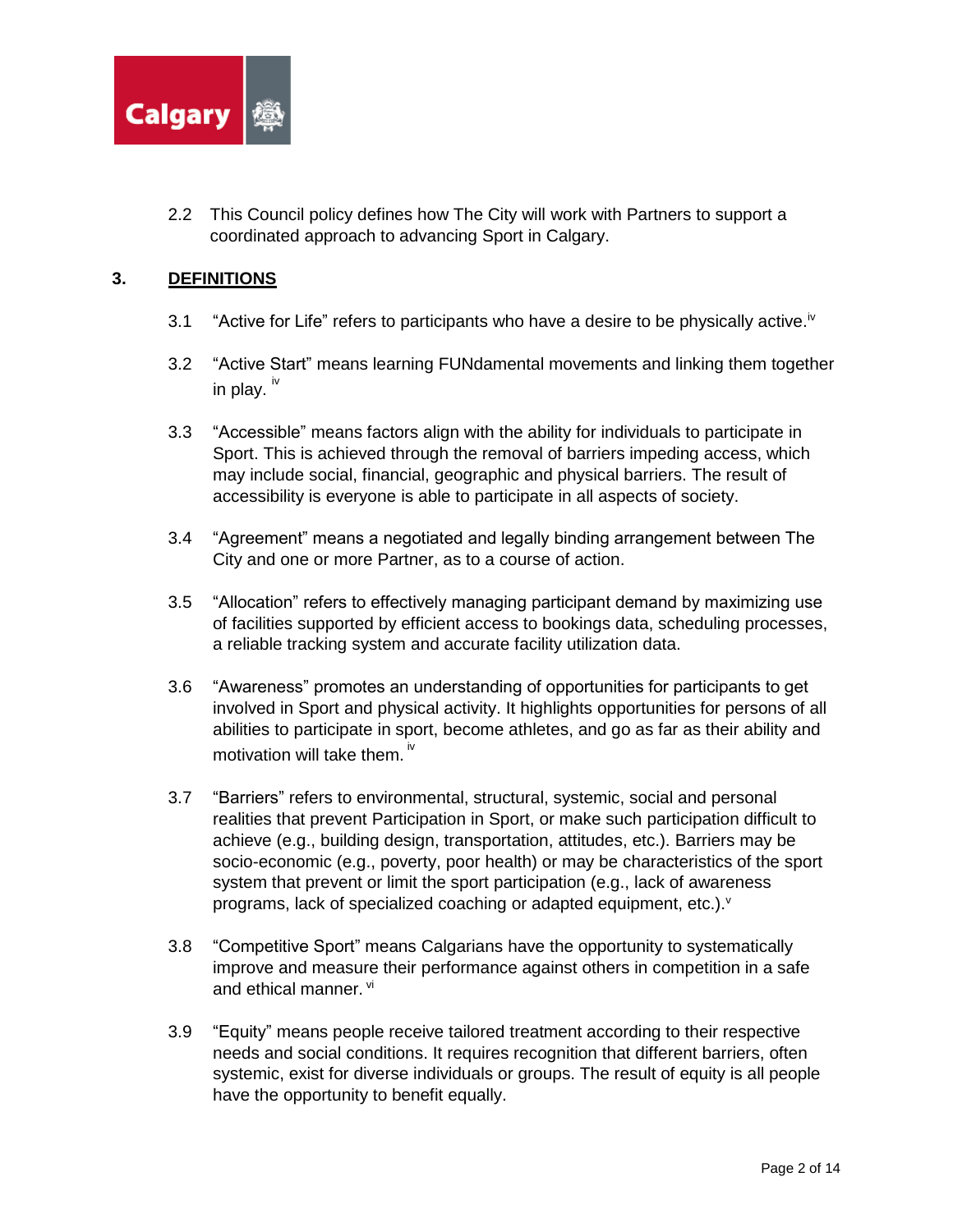

- 3.10 "Events Strategy" refers to a strategic approach that supports Council's overall vision for Calgary while considering:
	- i. the *Festival and Events Policy* CSPS032 as it relates to funding strategies, the Allocation of infrastructure and criteria for the inclusion of new events or removal of less impactful events.
	- ii. how Underrepresented Groups are engaged.
	- iii. the critical role of Partners.
	- iv. alignment with national objectives, where applicable.
	- v. the hierarchy (e.g. signature / destination events, major events, and local events) and nature (e.g. one-time versus recurring) of events.
- 3.11 "First Involvement" refers to the positive and welcoming first experiences potential participants have in sport. <sup>iv</sup>
- 3.12 "Fundamentals" means participants develop fundamental movement skills in structured and unstructured environments for play. The focus is on providing fun, inclusive, multisport, and developmentally appropriate sport and physical activity resulting in participants developing a wide range of movement skills along with the confidence and desire to participate.  $\dot{v}$
- 3.13 "High Performance Sport" means Calgarians are systematically achieving worldclass results at the highest levels of competition through fair and ethical means.
- 3.14 "Introduction to Sport" means Calgarians have the fundamental skills, knowledge and attitudes to participate in Organized and Unstructured Sport. "
- 3.15 "Inclusion" means creating environments in which any individual or group is respected and valued. The result of social inclusion is that people feel they belong and can fully participate in society.
- 3.16 "Indicators" refers to a measure of well-being which helps quantify the achievement of the Result.<sup>vii</sup>
- 3.17 "Learn to Train" means understanding basic rules, tactics and strategy in games and includes the refinement of sport specific skills. There are opportunities to participate in multiple sports. Games and activities are inclusive, fun and skill based.  $\overline{w}$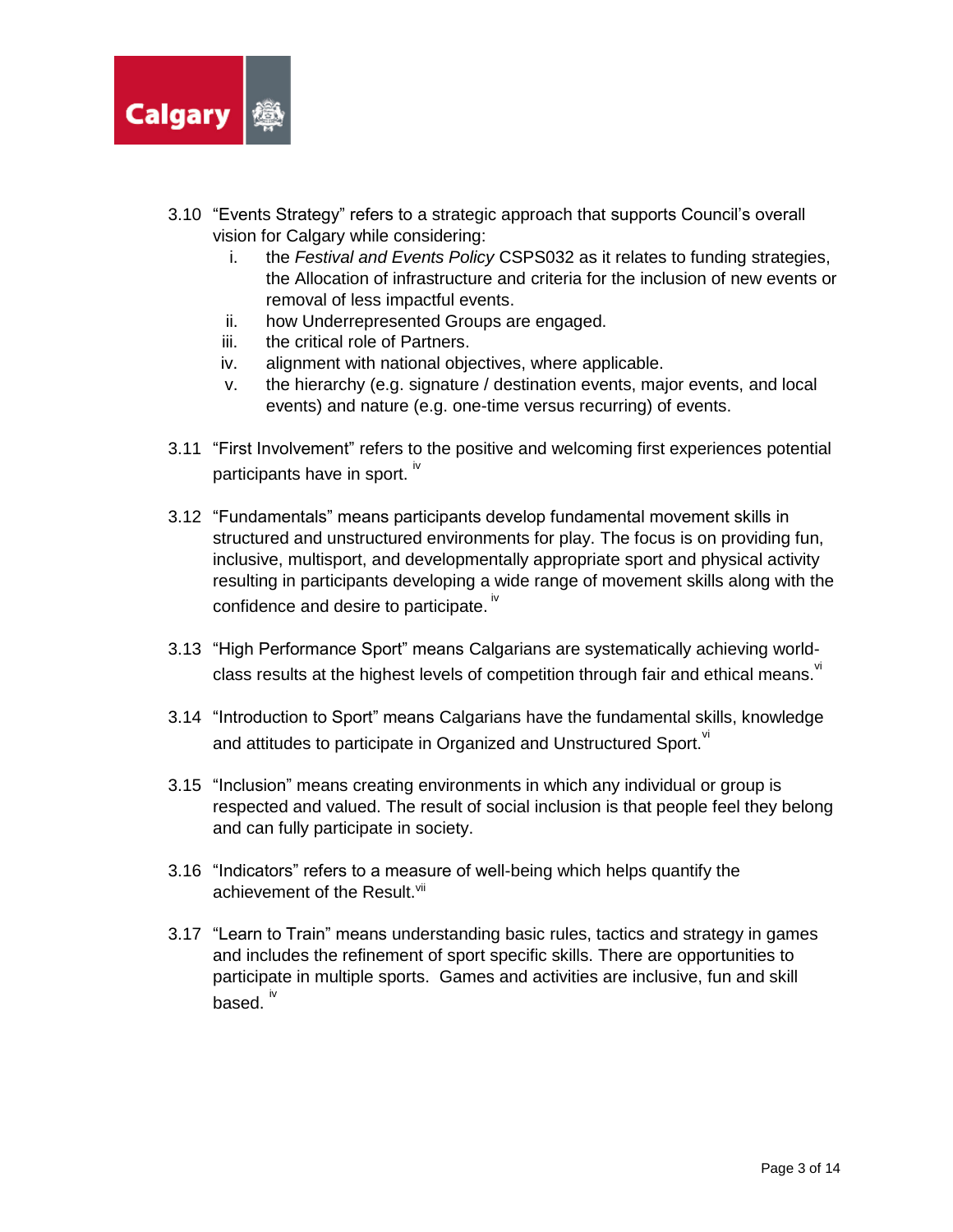

- 3.18 "Legacy" refers to the intentional extension of the benefits of bidding and hosting beyond the delivery of a specific event, to build sustainable capacity for the local Sport Sector. Legacies:
	- i. are planned for, operationalized and measured;
	- ii. may occur prior to, during, or following an event;
	- iii. include programming for athletes, coaches, officials, leadership or community development, new or improved infrastructure (inclusive of ongoing operating and programming), distribution of physical assets or equipment, sharing of intellectual property or transfer of knowledge, and the establishment or management of trust funds; and
	- iv. may be linked to an event's wind-up, surplus, or include contributions specifically for legacy activities.<sup>viii</sup>
- 3.19 "Open Spaces" refers to city-owned land primarily used to provide spaces for Accessible public recreation and aligns with other uses. Examples include continuous pathways, sport fields, athletic parks, regional parks, outdoor multisport courts (racket-specific, basketball, volleyball, etc.), wheeled sport parks, playgrounds and golf courses.ix
- 3.20 "Participation" refers to athletes or participants practicing Sport. It does not refer to leaders, volunteers, coaches, officials, or administrators. x
- 3.21 "Performance Measures" refers to how well a program, agency or service system is working in terms of quantity, quality, and effect on Calgarian's lives.  $W$
- 3.22 "Partner" means an independent organization that agrees to collaborate with The City to deliver positive Results for Calgarians.<sup>xi</sup>
- 3.23 "Quality Sport Experience" refers to the planned, progressive, inclusive learning experience that acts as the foundation for lifelong engagement in Sport. The learning experience offered through lessons should be developmentally appropriate to help participants acquire the psychomotor skills, cognitive understanding, and social and emotional skills needed to lead a physically active  $life.$  $xii$
- 3.24 "Result" refers to a specific condition of well-being of whole populations such as children, adults, families, communities and businesses. Results may include the positive benefits generated by the activities carried out by The City or its Partners.<sup>vii</sup>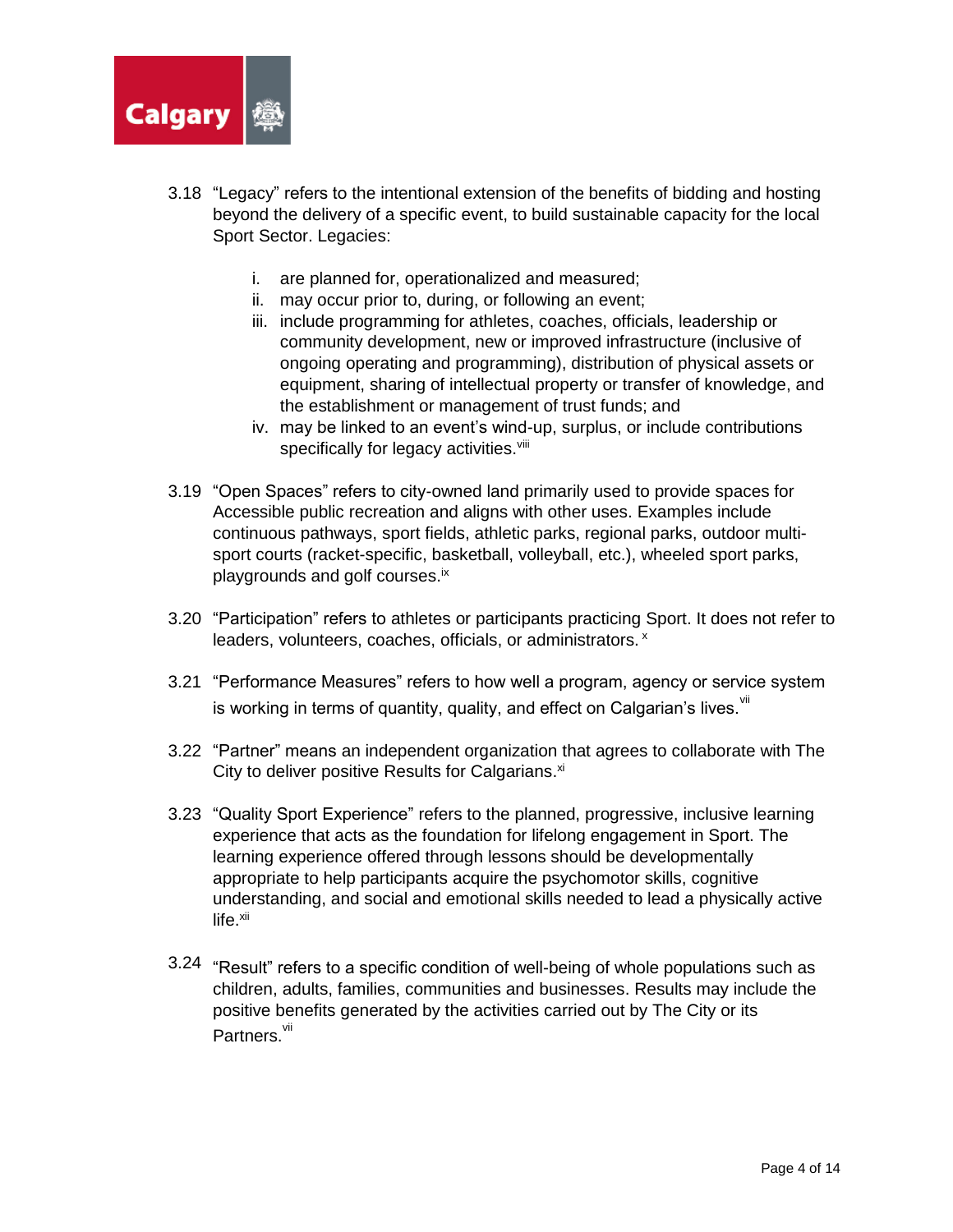

- 3.25 "Recreation" refers to the experience that results from freely chosen participation in physical, social, intellectual, creative and spiritual pursuits that enhance individual and community well-being. Recreational experiences include participation in physical activity and Sport, in artistic, cultural, social and intellectual activities.<sup>xiii</sup>
- 3.26 "Recreational Sport" means Calgarians have the opportunity to participate in Sport for fun, health, social interaction and relaxation.<sup>vi</sup>
- 3.27 "Social Conditions" means the variables that impact an individual's quality of life, access to opportunities, or lived experience. Positive social conditions may require that policies, plans, strategies, programs and services are delivered Equitably in order to advance equality.
- 3.28 "Sport" consists of Organized Sport and Unstructured Sport.
	- i. "Organized Sport" refers to activities which involve training or competition with some level of physical intensity or organization. It does not include activities in which the performance of a motorized vehicle is the primary determinant of the competitive outcome. Games of skill such as billiards board games, and electronic games are not included. $^{x}$
	- ii. "Unstructured Sport" refers to sport-like activities that are often spontaneous in nature and participant led with a low level of organization and may include games with rules. Unstructured Sport provides participants with numerous learning opportunities and a context to be physically active while having fun, usually without a formal club structure. Xiv
- 3.29 "Sport Centres" refers to facilities built, designed and operated to achieve a core objective of training and competition for the development of competitive and highperformance athletes. Sport Centres commonly deliver on recreation needs to the general public and excellence as a dual mandate. Sport Centres are typically located on city-owned land, operated by The City or a Partner and may be taxsupported.
- 3.30 "Sport Sector" refers to the members of the community indirectly or directly involved in Sport, how they interact, and their contributions to the development and delivery of Sport. The Sport Sector includes local sport organizations, community organizations, other sectors such as health, recreation, education and the private sector. It also includes other orders of government, provincial sport organizations national sport organizations, and multi-sport organizations.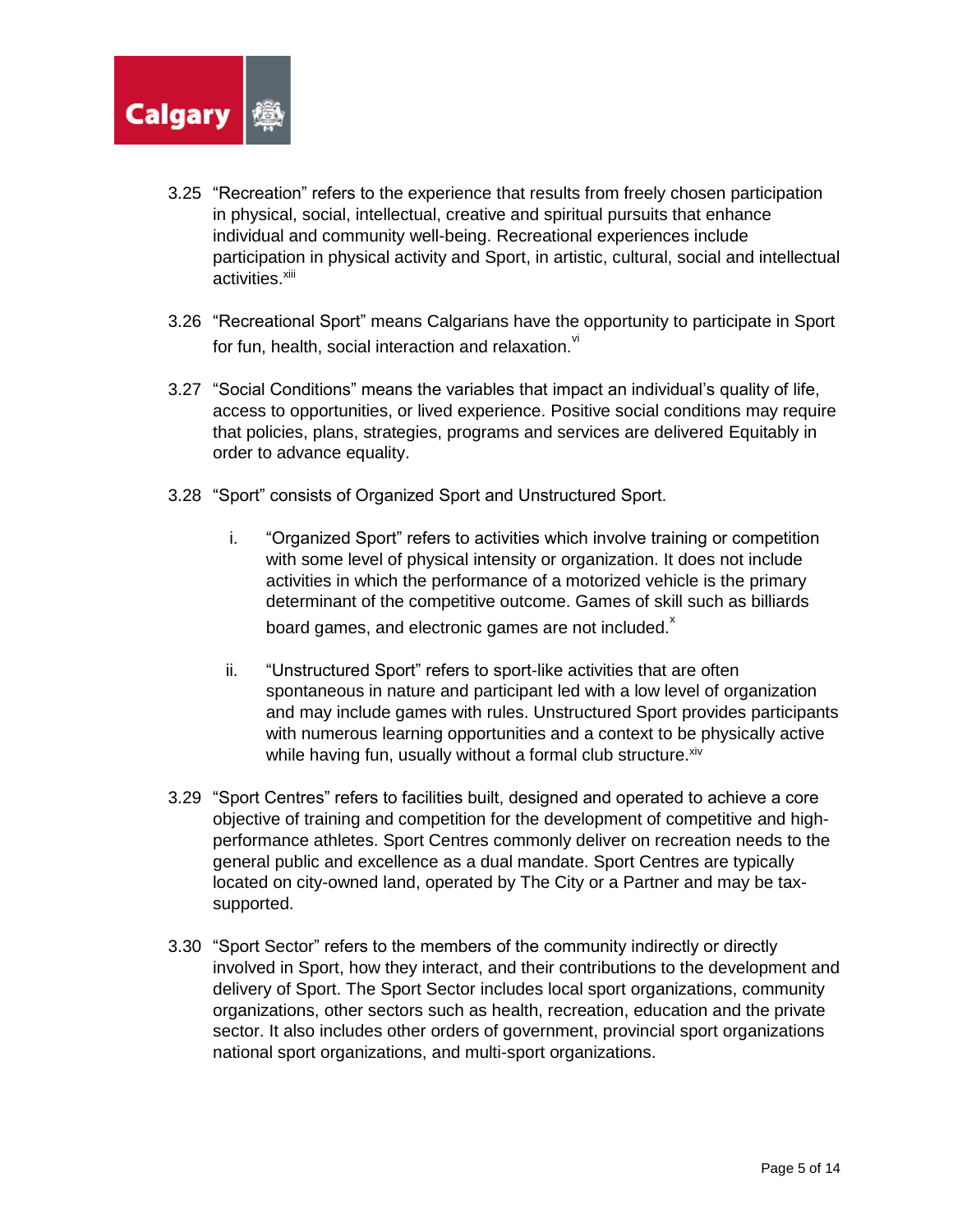

- 3.31 "Train to Compete" means athletes are proficient in sport-specific Train to Train athlete development components (physical, technical-tactical, mental, and emotional). Athletes are training nearly full-time and competing at the national level while being introduced to international competition.  $\dot{N}$
- 3.32 "Train to Train" means athletes have developed proficiency in the athlete development performance components (physical, technical-tactical, mental, and emotional). A progression from local to provincial competition occurs over the course of the stage. iv
- 3.33 "Train to Win" refers to world class competitors who are competing at the highest level of competition in the world (e.g. Olympics, Paralympics, World Championships, World Cups or top professional leagues). These athletes have highly personalized training and competition plans and have an integrated support team of physical therapists, athletic therapists, and sport psychologists providing ongoing support. IV
- 3.34 "Underrepresented Groups" refers to groups of Calgarians that do not Participate in Sport at the same rate as Calgarians as a whole. These groups commonly include some women and girls; socio-economically disadvantaged Calgarians; Indigenous peoples; persons with a disability; newcomers which include recent immigrants; refugees and new Canadians; older adults; and members of the LGBTQ community.xv

# **4. APPLICABILITY**

- 4.1 This Council policy applies to all City departments and business units that directly or indirectly impact the delivery of Sport.
- 4.2 This Council policy applies to Partners as defined by the *Investing in Partnerships Policy (CPS2017-01)* and set out in mutually accepted Agreements between The City and its Partners.
- 4.3 This Council policy does not apply to sports entertainment and professional sport.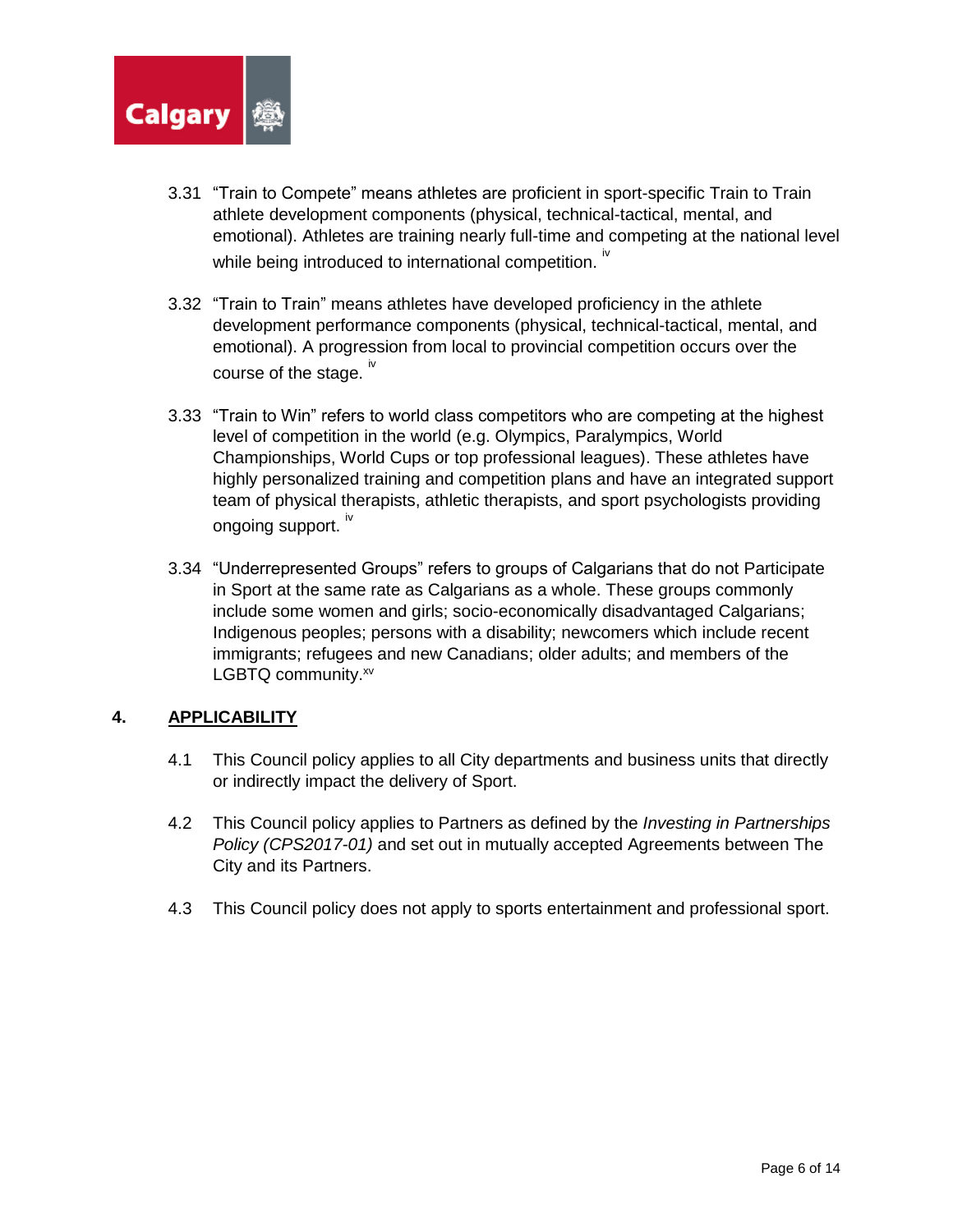

#### **5. PROCEDURE**

# **5.1 Our Commitment to Calgarians - Designing and Delivering Sport Programs and Initiatives**

- 5.1.1 The City will coordinate with Partners to:
	- i. design and deliver Introduction to Sport and Recreational Sport programs and initiatives that:
		- a. are Equitable, Inclusive and Accessible; and
		- b. align with the long-term athlete development stages of Awareness, First Involvement, Active Start, Fundamentals, Learn to Train and Active for Life.
	- ii. provide Quality Sport Experiences.
	- iii. activate Open Spaces, in support of Calgary's Play Charter.
	- iv. remove Barriers that prevent Underrepresented Groups from Participating and enjoying Sport.
- 5.1.2 The City will facilitate connections between sport and education to deliver Quality Sport Experiences in the school setting and within the local community in support of comprehensive school health.
- 5.1.3 The City will strive to enable the health, well-being and active lifestyles of all Calgarians when developing, amending, maintaining and reviewing municipal plans, policies and bylaws.

# **5.2 Our Commitment to Calgarians - Building Infrastructure**

- 5.2.1 The City will develop and enhance Recreation infrastructure to support the delivery of Introduction to Sport and Recreational Sport by working, within our means, toward the infrastructure targets set out in Schedule 1.
- 5.2.2 The City will strive to develop and enhance Competitive Sport and High Performance Sport infrastructure by supporting the objectives set out in the Events Strategy which enable Sport Centres to deliver Train to Train, Train to Compete and Train to Win stages of long-term athlete development.
- 5.2.3 The City will develop and enhance City-Owned facilities to accommodate sanctionable sporting activities, where appropriate.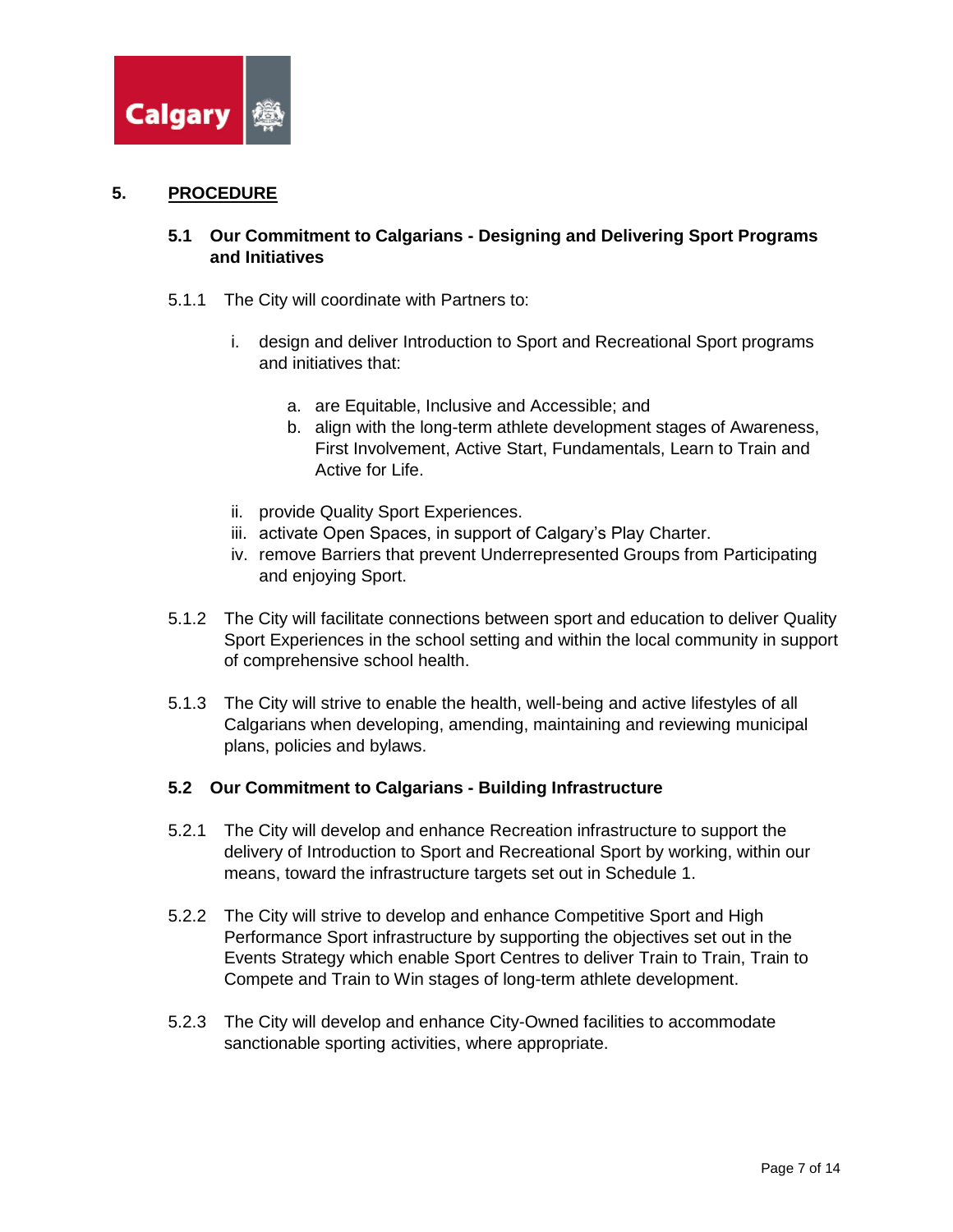

- 5.2.4 The City will invest in the development and enhancement of Open Spaces:
	- i. to support Unstructured Sport, but not to the detriment of Organized Sport.
	- ii. with a focus on connected, convenient and obstruction-free access by way of cycling and walking.
- 5.2.5 The City will strive to reflect, challenge and transform how we think about and experience the diverse representations of sport as culture, where appropriate or as applicable in the development of public art plans.

## **5.3 Our Commitment to Calgarians - Allocating Amenity Use**

- 5.3.1 The City will allocate City-owned and operated infrastructure in a fair, equitable, and transparent manner that is consistent with the principles set out in Schedule 2.
- 5.3.2 The City will work with Partners to promote the appropriate allocation of infrastructure.

## **5.4 Our Commitment to Calgarians - Supporting Sporting Events**

- 5.4.1 The City will enable the success of Partners and members of the Sport Sector:
	- i. by establishing an Events Strategy that promotes Legacy from events, as an important contributor to Awareness and First Involvement in arts, culture and Sport; and
	- ii. through the continuous evaluation and improvement of City policies, processes and grants that are important to the streamlined delivery of Sport events in Calgary.

#### **5.5 Prioritizing our Investment**

- 5.5.1 The City will consider the following when prioritizing where and how to invest in delivering on its commitments to Calgarians:
	- i. consistency with The City's core mandate and jurisdiction;
	- ii. community demand and state of readiness;
	- iii. communities experiencing the most pressing needs based on social, physical and economic indicators such as:
		- a. poor Social Conditions;
		- b. low Participation in Organized Sport and Unstructured Sport;
		- c. low concentration of publicly accessible facilities and Open Spaces; and
		- d. low concentration of Calgarians experiencing the health benefits of being physically active.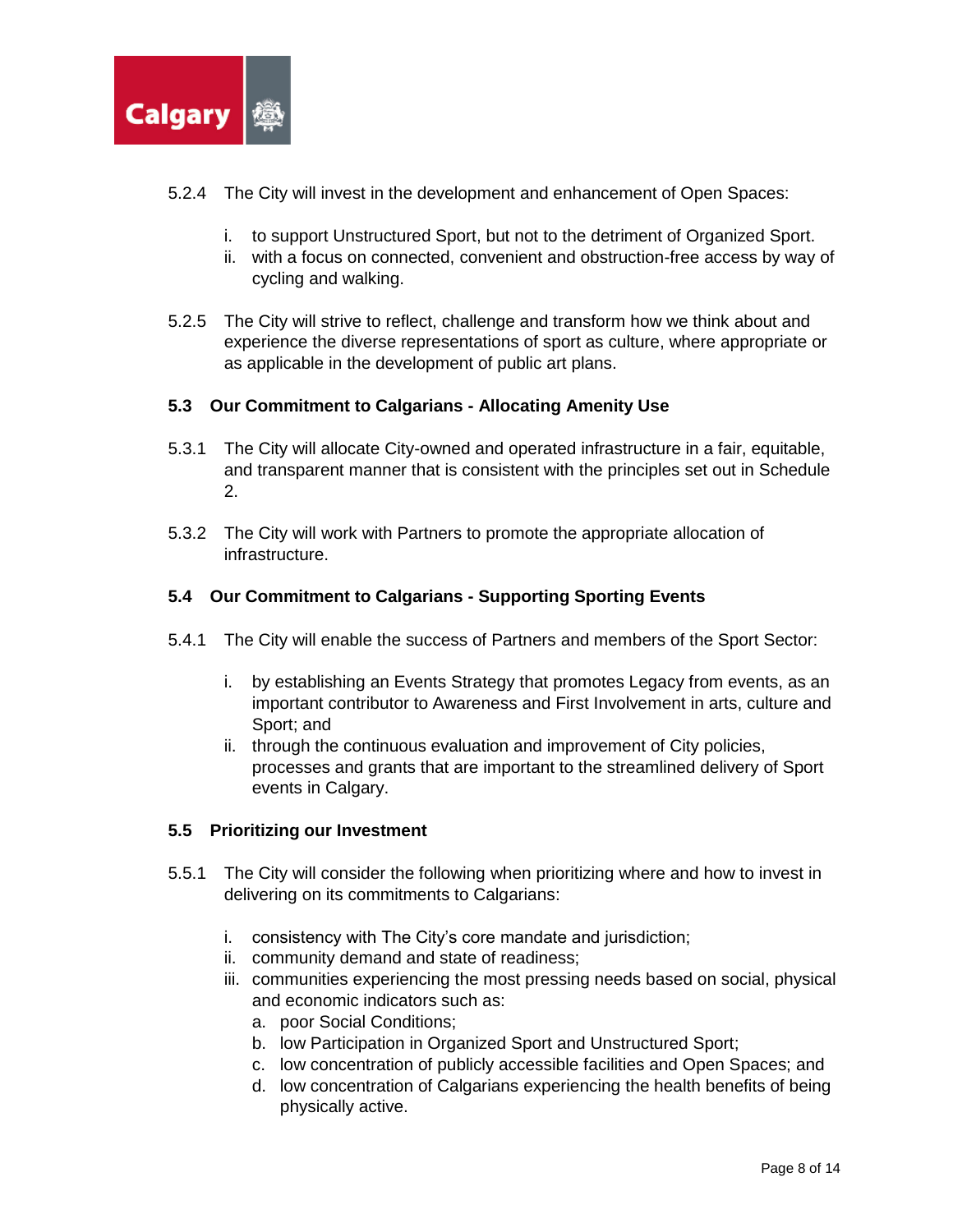

## **5.6 Partners**

- 5.6.1 The Calgary Sport and Major Events Committee is a strategy delivery Partner that:
	- i. advises Tourism Calgary and The City in the advancement of Clauses 5.2 and 5.4;
	- ii. provides strategic direction, advice and due diligence in the proactive process of evaluating and attracting major sports and culture events for the city of Calgary.
- 5.6.2 Sport Calgary is a strategy delivery Partner that:
	- i. advises The City of Calgary in the advancement of Clauses 5.1, 5.2 and 5.3;
	- ii. builds the capacity of local sport organizations through education, training, and best practices; and
	- iii. leads an advisory committee consisting of members of the Sport Sector that will:
		- a. coordinate efforts to build an integrated sport delivery system;
		- b. contribute to the advancement of Sport in alignment with this Council policy; and
		- c. promote the value of Sport to Calgarians.
- 5.6.3 Members of the Sport Sector are integral to the continuum of service delivery with extensive knowledge and resources. The City will partner and engage with the Sport Sector to achieve the City's commitments to Calgarians.
- 5.6.4 In alignment with the *Investing in Partnerships Policy (CPS2017-01)*:
	- i. Administration will partner with the Calgary Sport and Major Events Committee, Sport Calgary and members of the Sport Sector based on mutually agreed upon Results and accountabilities as set out in Agreements.
	- ii. Council authorizes Administration to approve Agreements relating to Partners provided that any City financial obligations are available in the budget approved by Council and the Agreements meet policies, procedures, standards and guidelines approved by Council.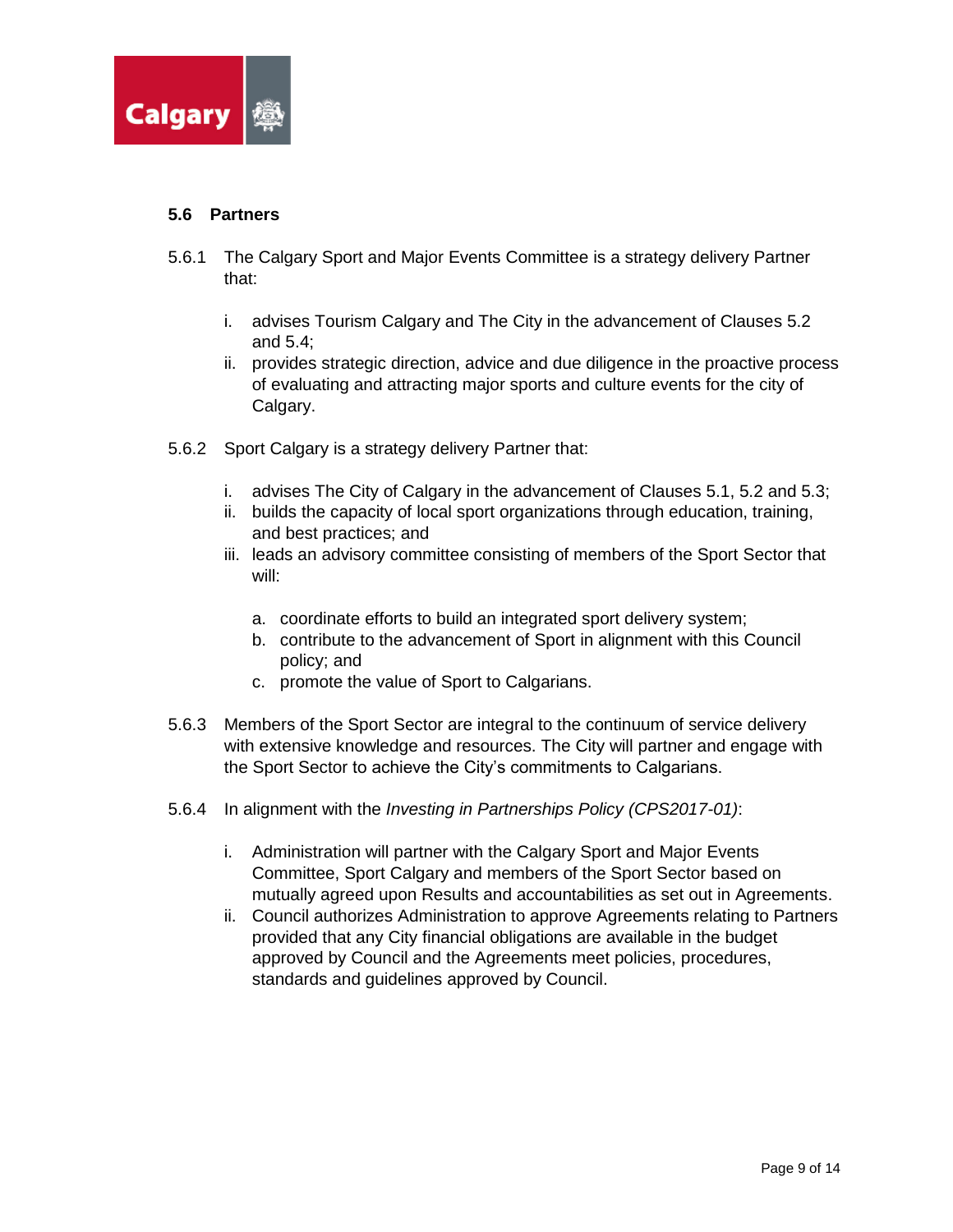

# **5.7 Administrative Processes**

#### 5.7.1 A management framework will:

- i. outline areas of focus, accountability strategy, and governance;
- ii. be developed and stewarded by Administration;
- iii. will be supported by an implementation plan; and
- iv. support the leadership of Sport Calgary and the Calgary Sport and Major Events Committee to foster the adoption of Inclusive and Accessible not-forprofit- governance frameworks by local sport organizations, which reflect:
	- a. best practices and principles; and
	- b. expanded definitions of experience, expertise, and education to include such considerations as age, ethnicity, gender identity, ability, income, sexual orientation, national origin and family.
- 5.7.2 Calgary Recreation will:
	- i. steward this Council policy.
	- ii. report to Council on Results, Indictors and Performance Measures within 12 months prior to the start of each budget and planning cycle.
	- iii. conduct a comprehensive stakeholder engagement and sector wide review within ten (10) years of the effective date of this Council policy. The relevance and alignment of this Council policy will be assessed based on Results, Indictors and Performance Measures and reported to Council in compliance with the *Council Policy Program* (CC046).
	- iv. invest in accurate and regular measures and research of Results, Indictors and Performance Measures.

#### **6. SCHEDULE(S)**

- 6.1 Schedule 1 Infrastructure Targets
- 6.2 Schedule 2 Allocation Principles
- 6.3 Schedule 3 References

# **7. AMENDMENT(S)**

| Date of Council Decision | Report/By-Law | <b>Description</b> |
|--------------------------|---------------|--------------------|
|                          |               |                    |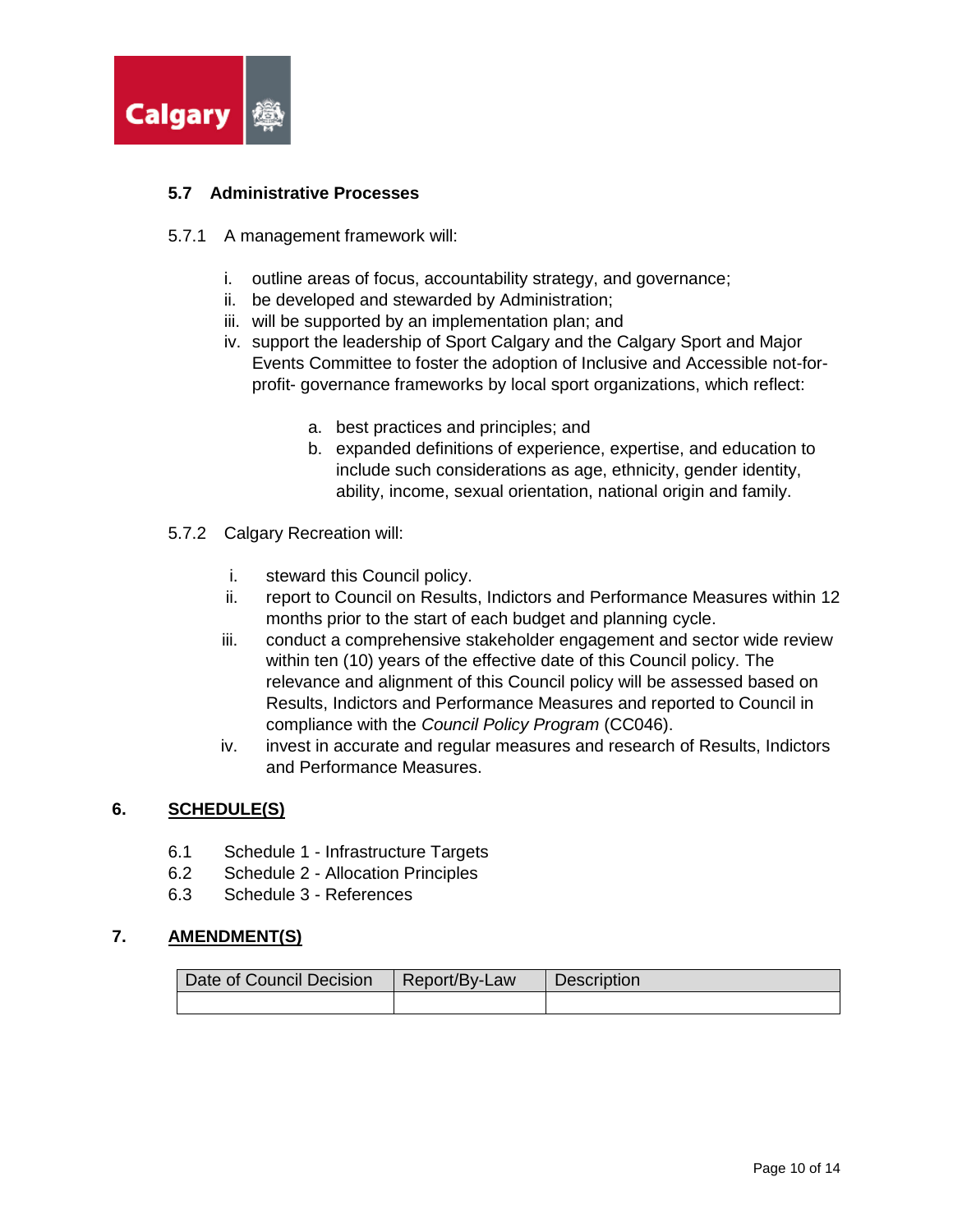

# **8. REVIEWS(S)**

| Date of Policy Owner's Review | <b>Description</b> |
|-------------------------------|--------------------|
|                               |                    |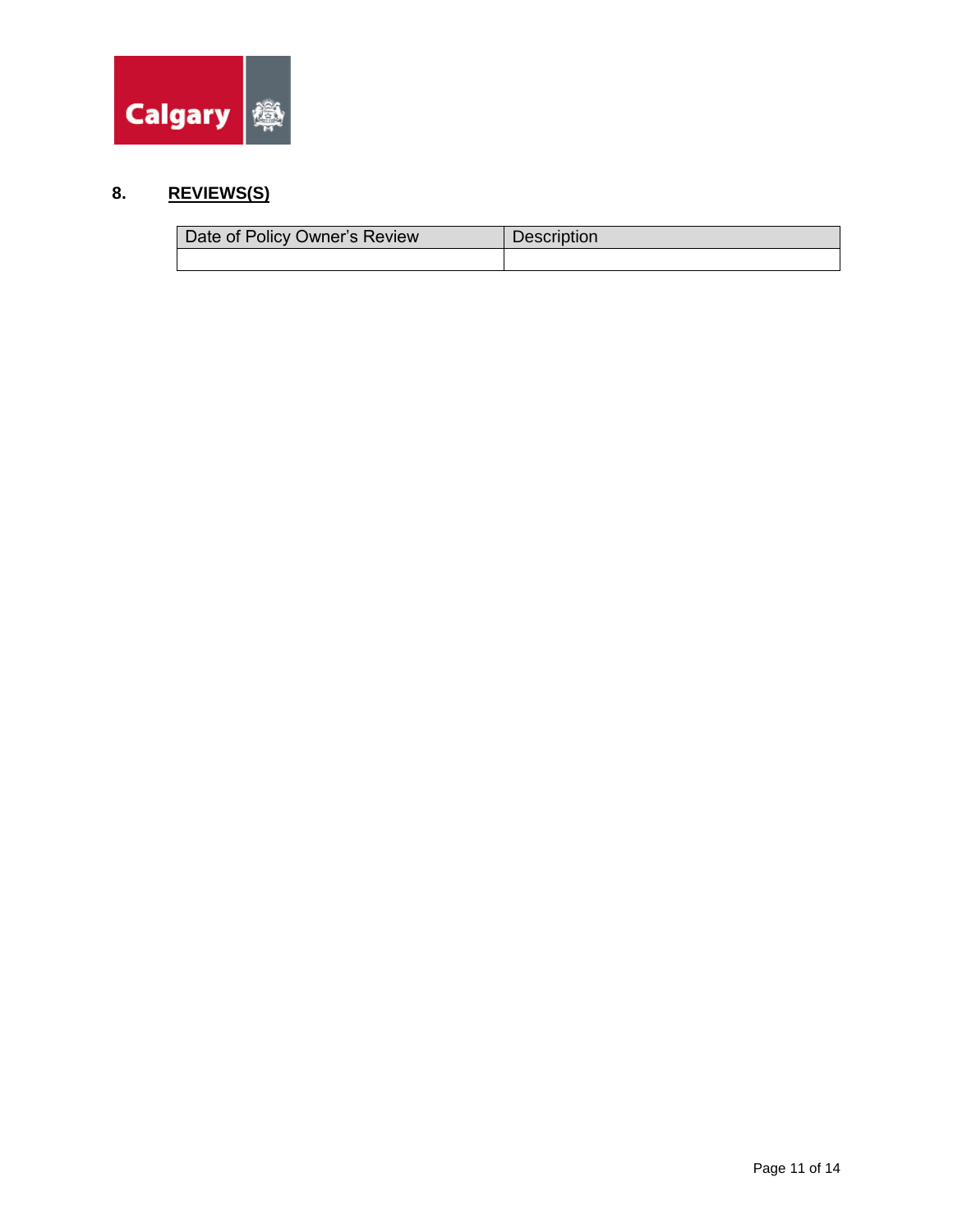

# **Schedule 1 - Infrastructure Targets**

The following infrastructure targets align with The City's facility development and enhancement studies. These targets support transparent, data driven conversations between Administration and the Sport Sector.

| infrastructure type                    | population target |
|----------------------------------------|-------------------|
| 25 meter pool                          | 72,000            |
| 12 meter x 20 meter deep water<br>tank | 72,000            |
| court gymnasia                         | 72,000 / pair     |
| mac - multi activity court / field     | 72,000            |
| twin ice rink                          | 64,000            |
| multi - purpose room                   | 72,000 / pair     |
| group exercise studio                  | 72,000 / pair     |
| 50 meter pool                          | 450,000           |
| artificial turf field                  | 353,000 / pair    |
| class a $/$ b field                    | 22,100            |
| class c field                          | 14,600            |
| class d field                          | 1,600             |

These infrastructure targets must be considered within a sustainable strategy for recreation infrastructure which (i) promotes operational efficiency and site optimization; (ii) aligns with the *Triple Bottom Line Policy* and *Access Design Standards*; (iii) contributes to equitable distribution of infrastructure across the City; (iv) optimizes infrastructure by extending available play time; and (v) balances use by Organized Sport with public access.

Additional sport amenity components may be addressed when specific projects are undertaken and program refinement commences. Emerging sports with atypical requirements or unusual sport activities with limited demand, may be addressed in program refinement and then incorporated into specific infrastructure projects as part of the functional design.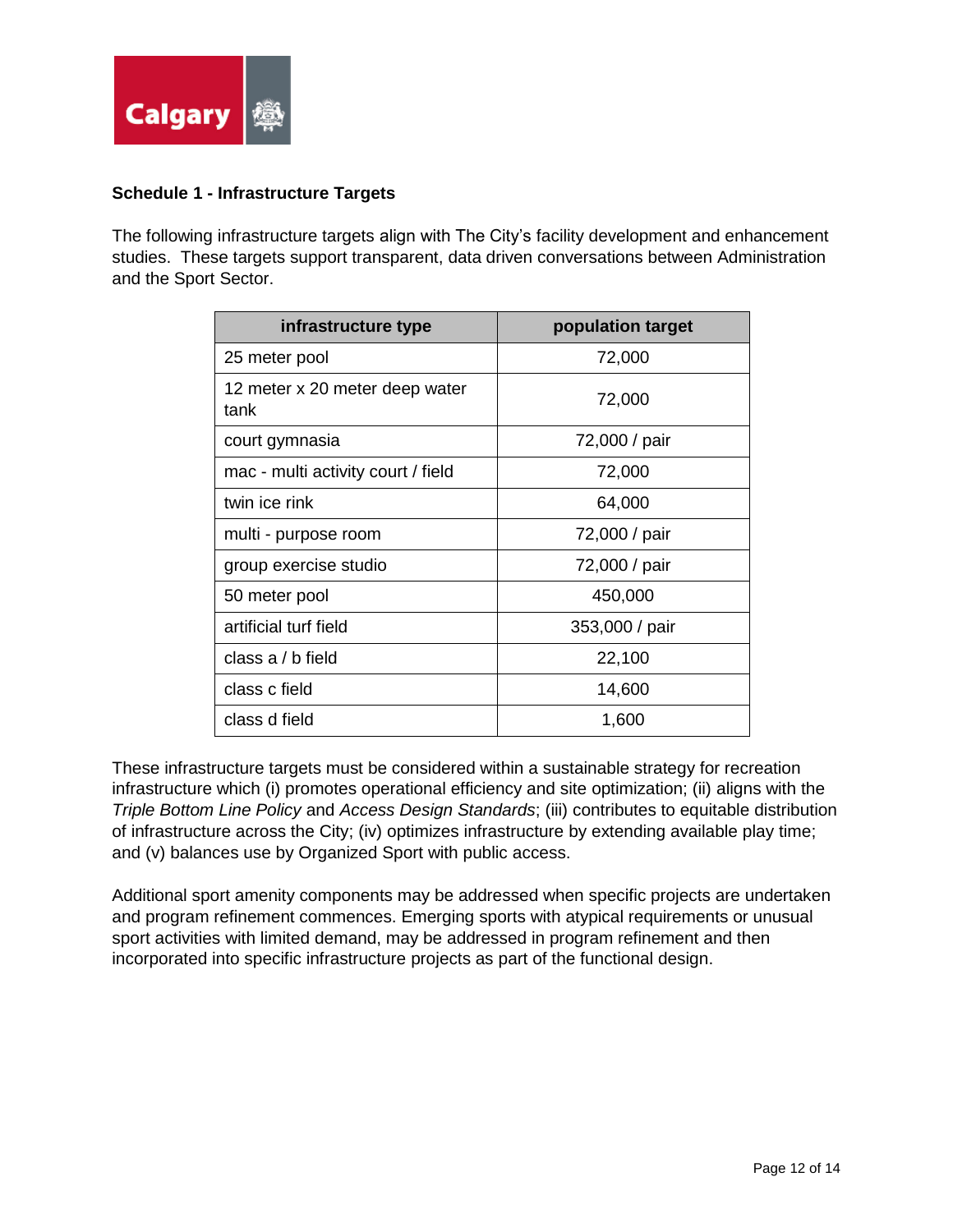

## **Schedule 2 - Allocation Principles**

The following principles will guide the development of procedures and practices used by Administration to make fair, Equitable, transparent and consistent allocation decisions.

- 1. Sport user groups will be allocated space based on the number and age of regular season participants and in alignment with long-term athlete development standards for game, practice and warm-up time as established by governing provincial or national sport organizations or an equivalent.
- 2. Sport user groups serving children and youth regular season will take priority over sport user groups serving adults and seniors regular season followed by out of season or extra practices, private users and commercial users.
- 3. As defined in the Events Strategy, events may take priority.
- 4. Introduction to Sport and Recreation Sport opportunities designed for Underrepresented Groups will be considered first in the use of unallocated time.
- 5. Optimization and economic sustainability of resources are a priority without limiting the social, environmental and community benefits.
- 6. Audits of statistics submitted to The City will be conducted as required to maintain the confidence of sport user groups that data is current and accurate.

In addition, The City will:

- i. maintain prototypical schedules which includes City programs and services.
- ii. consistently track usage, maintenance time, recovery time, and availability.
- iii. report the times during which the amenities are not being fully utilized.